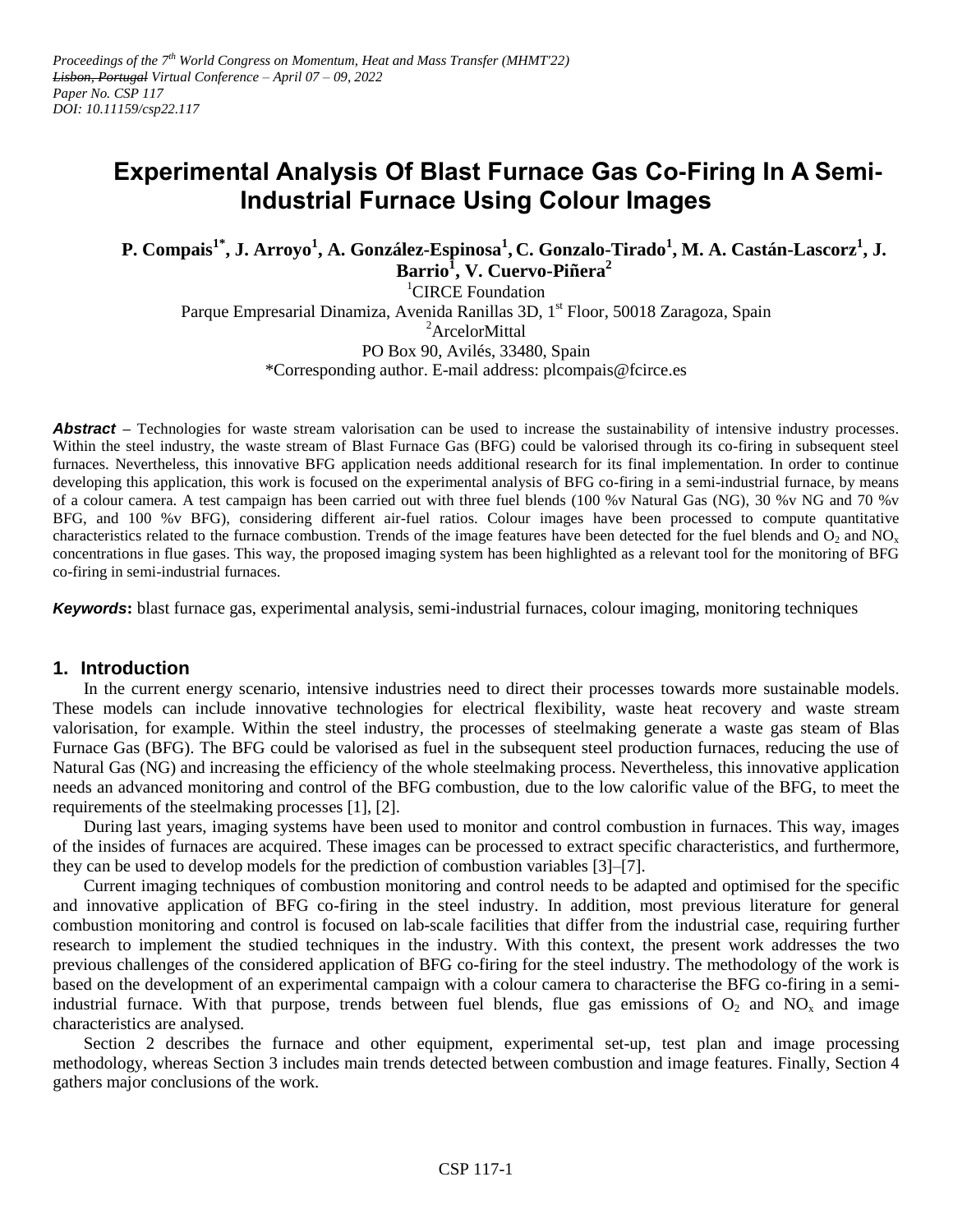## **2. Methodology**

Experiments were performed in a semi-industrial reheating furnace in the combustion laboratory of ArcelorMittal Global R&D [\(Fig. 1\)](#page-1-0). A low NO<sub>x</sub> burner of 1.2 MWt was installed, with primary and secondary air and fuel flows entering separately in the combustion chamber, where they are mixed. The furnace includes air and fuel lines of different diameter to test a wide range of fuel blends with different calorific values, balancing out fluid dynamic effects by changing the air and fuel flows. Furthermore, the furnace includes a lance that allows the feeding of oxygen.

Furnace combustion was characterised with a colour industrial camera (DFK 33GX174, supplied by The Imaging Source). The camera uses the GigE Vision interface standard and includes a CMOS sensor (Sony IMX174LQJ) of 1920 x 1200 pixels and 11.3 x 7.0 mm<sup>2</sup>, and an electronic global shutter. Together with the camera, a lens (Fujinon HF50HA -1B) with a focal length of 50 mm was used.

The camera was set outside the furnace, aligned with the burner and the top viewing port. When fuel was burned, the combustion chemical reactions radiated energy, which was also reflected by the furnace inside. The received light at the top viewing port included the light radiation and reflection, which were captured by the camera, acquiring similar images to [Fig. 1](#page-1-0) (c). In this work, the CMOS sensor of the camera converts the received light (charge) to voltage of each photodiode (pixel) at the pixel location, and the global shutter samples the light received by each sensor pixel simultaneously. Image colour is obtained with a Bayer filter, which uses one colour filter per pixel to screen received light. This way, each pixel only captures the light related to one of the three colours (red, green and blue). Finally, information of the three colours is reconstructed for each pixel with a demosaicing algorithm.



<span id="page-1-0"></span>Fig. 1: Sample images of (a) the testing furnace in ArcelorMittal Asturias, (b) its scheme and (c) furnace inside and burner captured by the colour camera [2].

Tests include 3 fuel blends and 3 air-fuel ratios for each one of them. The mixture compositions are 100 %v NG, 30 %v NG and 70 %v BFG, and 100 %v BFG, referred as BFG0, BFG70, and BFG100. The tested air-fuel ratios provide flames from fuel-rich (air-lean) to fuel-lean (air-rich) conditions. Primary and secondary air were preheated to 500 ºC. This way, part of the combustion energy can be used to increase the furnace temperature, instead of heating up the air. With the fuel blend of BFG0, oxygen was fed as comburent resulting in a partial oxy-fuel combustion, in order to reduce emissions. A data acquisition and control system registered relevant operation variables of the furnace combustion, and the conditions of the combustion tests are summarised in [Table 1.](#page-1-1) For the sake of comparison, the configuration of the camera was fixed for all the tests, with an exposure time of 0.5 milliseconds.

| Table 1: Description of the tests. |
|------------------------------------|
|------------------------------------|

<span id="page-1-1"></span>

| Fuel blend                  | BFG0 | BFG70                    | <b>BFG100</b> |
|-----------------------------|------|--------------------------|---------------|
| $[NG]$ $(\%v)$              | 100  | 30                       |               |
| $[BFG]$ $(\%v)$             | -    | 70                       | 100           |
| Partial oxy-fuel combustion | Yes  | $\overline{\phantom{a}}$ | -             |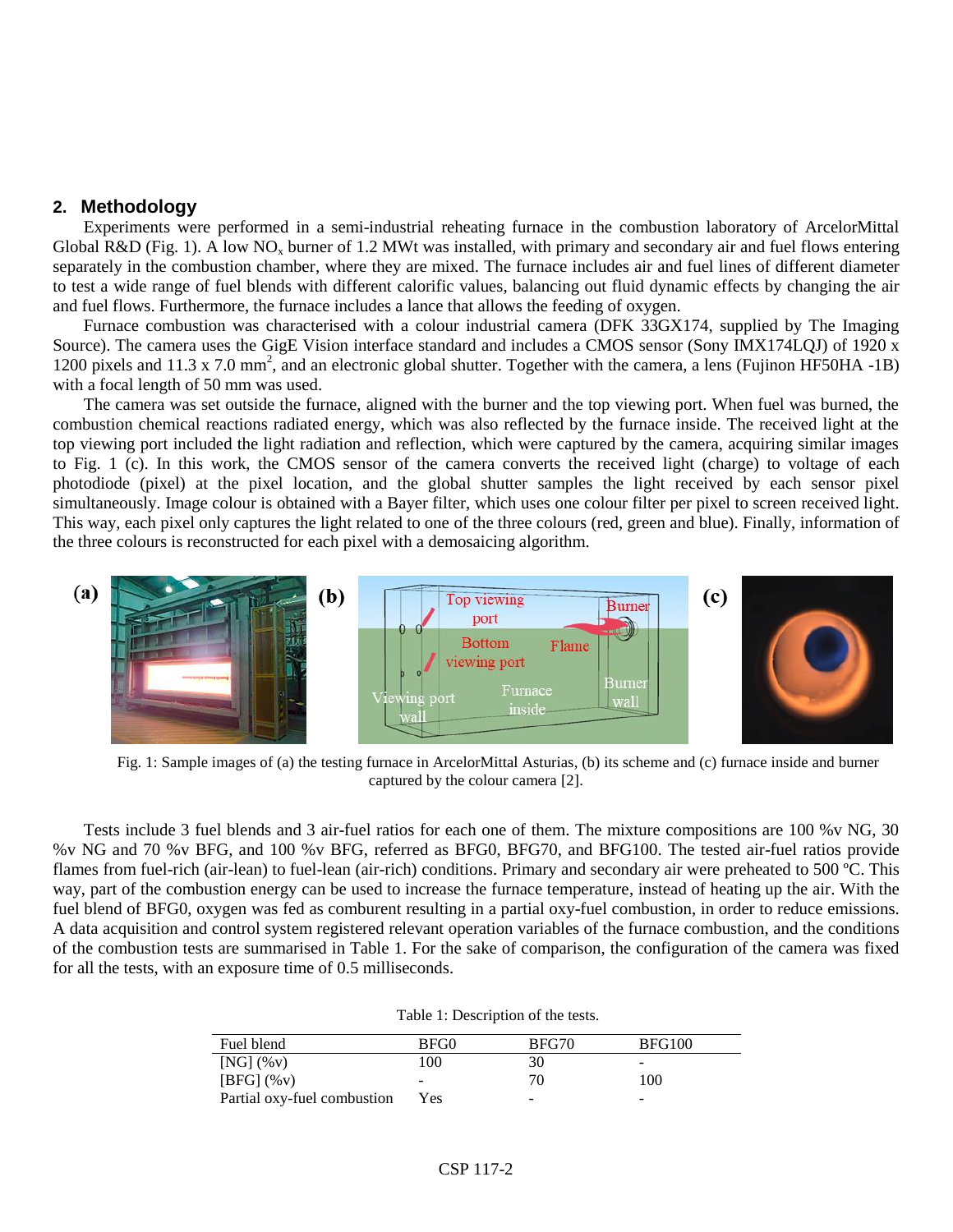#### $O_2$  (%v) in flue gases 3.5, 1.0, 0.0 5.0, 1.5, 0.0 3.0, 1.0, 0.0

Captured images were segmented to obtain a region of interest, from which 12 features were extracted. The features were obtained computing four statistical parameters of the three colour channels that has the colour camera. The statistical parameters are the mean, standard deviation, kurtosis and skewness, which are used as combustion features in previous literature [6].

#### **3. Results and Discussion**

Under the same combustion conditions, mean and standard deviation of the three colour channels are reduced with the increase of the BFG proportion in the fuel blend [\(Fig. 2\)](#page-2-0). On the other hand, blue channel skewness has been increased with higher proportions of  $O_2$  and  $NO_X$  in flue gases for the three fuel blends, as seen in [Fig. 3.](#page-2-1)



<span id="page-2-0"></span>Fig. 2: Image features of (a) red mean, (b) green mean, (c) blue mean, (d) red standard deviation (std), (e) green std and (f) blue std versus  $O_2$  concentration in flue gases. The means and standard deviations of the samples are plotted with points and horizontal lines, respectively.



<span id="page-2-1"></span>Fig. 3: Image feature of blue skewness versus (a)  $O_2$  and (b) NO<sub>x</sub> concentration in flue gases. The means and standard deviations of the samples are plotted with points and horizontal lines, respectively.